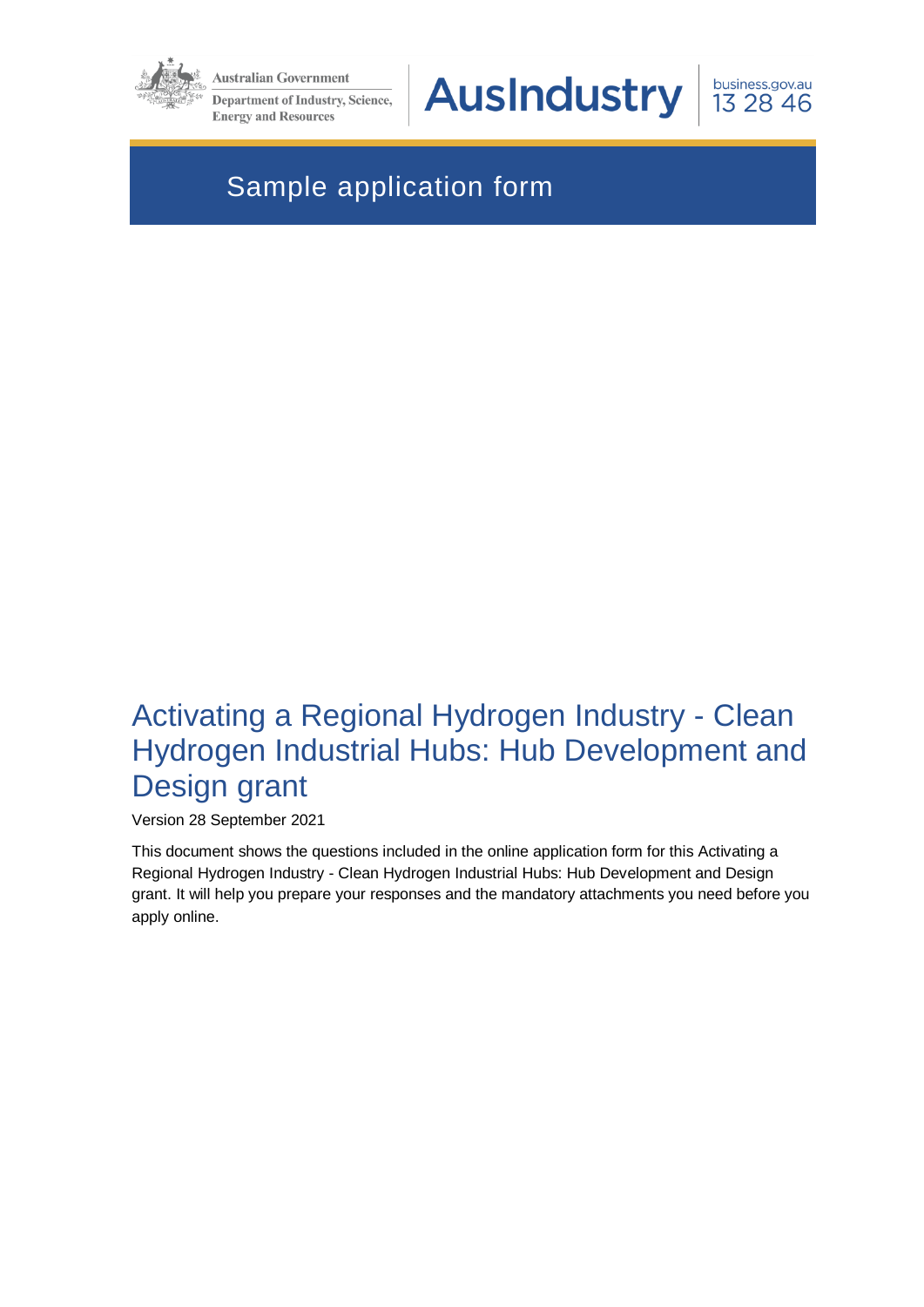# **Instructions**

The online form captures the information required by the department to assess and manage your application for services and funding.

The first page of the application page contains the following instructions.

## **Completing your application**

The application consists of separate pages as shown in the navigation menu on the left hand side of the portal page. You can navigate between pages using the menu or the buttons at the bottom of each page.

You must use the Save and Continue button to validate the information on each page. If you use the menu to navigate between pages, you will be prompted on the final page to go back and validate all of the information you have entered. A green tick indicates a validated page.

A red asterisk \* indicates a mandatory question. A warning message may appear if you have not completed all of the mandatory questions or if there is an issue with information you have entered.

You can save your changes at any time by using the Save button. To prevent you losing your work you should save often. The portal will time out after 30 minutes if you do not save. Typing or moving your mouse does not reset the time out.

## **Participants**

You may invite others to assist in completing your application via the application summary page. To do this:

- Select the Participants button
- Enter the details

An email will be sent to the participant inviting them to assist with your application.

## **Submitting your application**

You must complete every page of the application before you can submit.

You must also read and agree to the declaration which advises you of your responsibilities.

Check all your answers before you submit your application. After you submit, it will no longer be editable.

### **Internet browsers supported by the portal**

We recommend that you use the following browsers for optimum functionality:

- On Windows: The latest versions of Mozilla Firefox and Google Chrome
- On Mac: The latest versions of Safari and Google Chrome

## **Getting help**

If you require further assistance completing this form, [contact us](https://www.business.gov.au/contact-us) by email or web chat or on 13 28 46.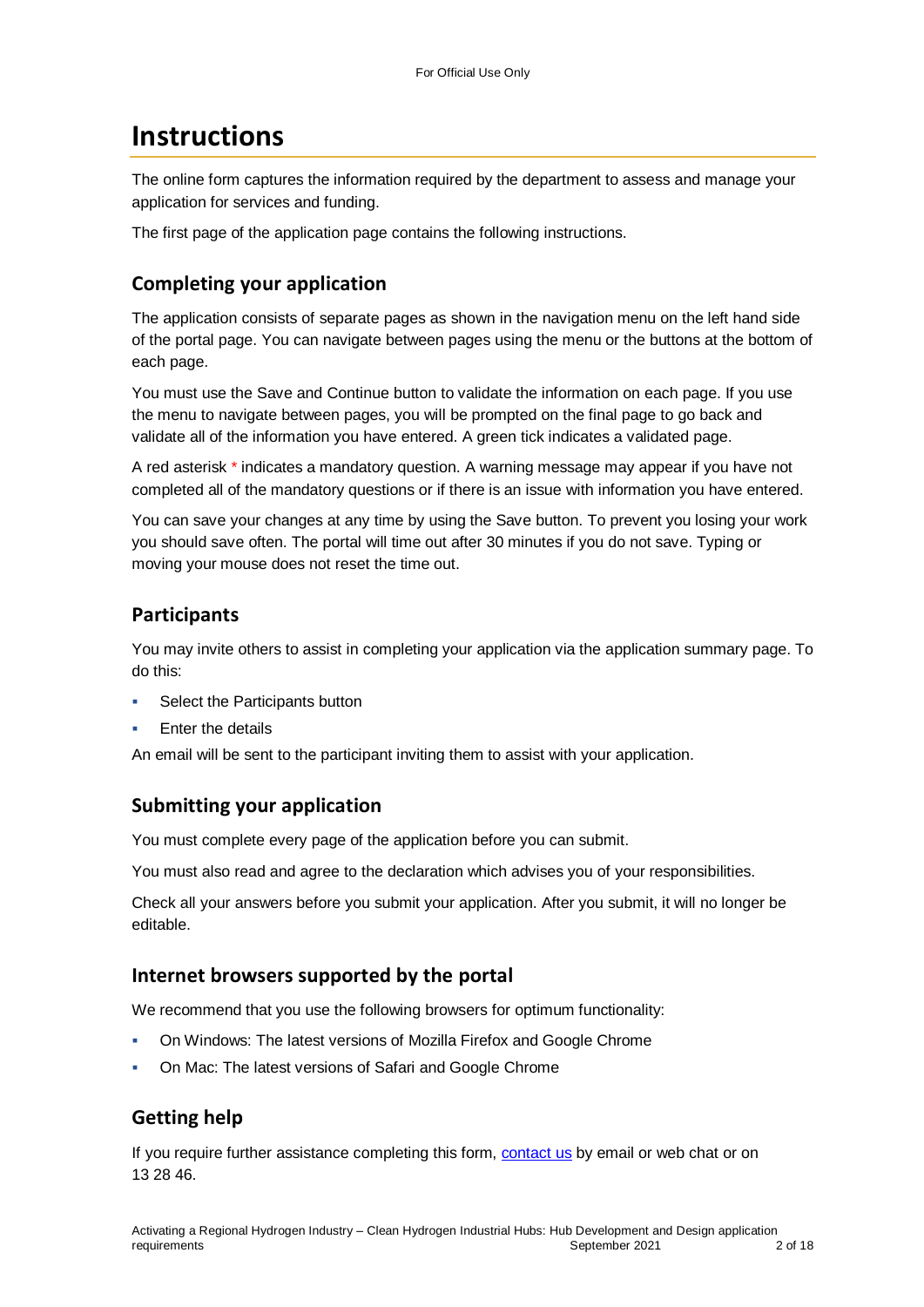# **A. Program selection**

Before you start your application, we need to first identify what type of entity is applying.

*Some programs we offer allow entities without an ABN to apply. The form is designed to accommodate these entities. However for this grant opportunity, an ABN is mandatory, If you do*  not have an ABN this grant opportunity will not appear in the program selection at the bottom of the *first page and you will not be able to continue.*

If you are a trustee applying on behalf of a trust we will need details of both the trust and trustee.

Before you start you should have the following details ready if they are applicable to you.

- Australian Business Number (ABN)
	- or
- Australian Company Number (ACN)
- Indigenous Corporation Number
- Australian Registered Body Number
- Australian Registered Scheme Number
- Incorporated Association Registration
- Co-operative Registration Number
- Charity status
- Not for profit status

Where applicable, international organisations will need to provide

- country of registration
- registration number

## **A.1. Program selection**

You must select from a drop-down menu the program that you are applying for. If you have been provided with an Invitation code, you will be able to enter it here which will select the program for you.

- Field 1 select Activating a Regional Hydrogen Industry: Hydrogen Hub Development and Design Grants
- Field 2 select Activating a Regional Hydrogen Industry: Hydrogen Hub Development and Design Grants

*When you have selected the program, the following text will appear.*

Provides grants to Australian industry to develop and advance hydrogen hub concepts to investment ready projects.

The maximum grant amount is \$3 million and the minimum is \$500,000.

You should read the [grant opportunity guidelines](https://business.gov.au/grants-and-programs/hydrogen-hubs-development-grants#key-documents) and [sample grant agreements](https://business.gov.au/grants-and-programs/hydrogen-hubs-development-grants#key-documents) before filling out this application. We recommend you keep the guidelines open as you are completing your application so you can refer to them when providing your responses.

You may submit your application at any time up until 5.00pm AEST on 22 November 2021. Please take account of time zone differences when submitting your application.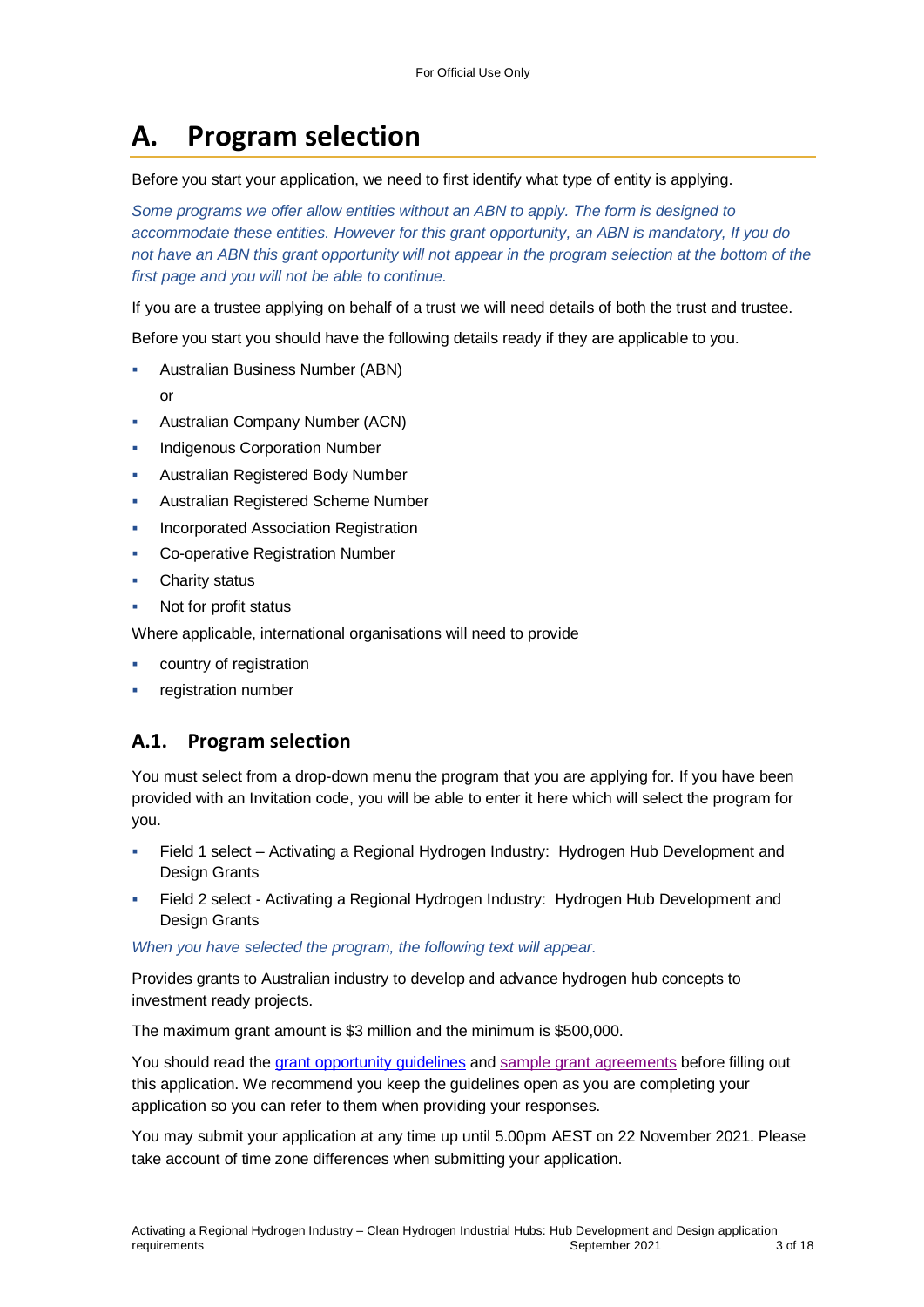# **B. Eligibility**

We will ask you the following questions to establish your eligibility for the Activating a Regional Hydrogen Industry: Hydrogen Hub Development and Design grant opportunity.

*Questions marked with an asterisk are mandatory.* 

Select which type of entity you are:

- an entity incorporated in Australia
- an Australian State/Territory Government agency or body\*
- none of the above

You *must answer yes to proceed to next question.*

 Do you certify that your project is supported by your board (or chief executive officer or equivalent if there is no board) and that you can complete the project and meet the costs of the project not covered by grant funding\*

*You must answer yes to proceed to next question*

 Do you agree to publicly share knowledge and information about and resulting from your project\*

*You must answer yes to proceed to next question*

- Can you provide the mandatory attachments as detailed in the grant opportunity guidelines<sup>\*</sup> *You must answer yes to proceed to next question*
- Is your application a joint application

*Your application must be a joint application with at least one and preferably multiple project partners.* 

*You must answer yes to proceed to next question*

Are you the lead organisation

*.*

*Project partners must appoint a lead organisation who will be the main driver of the project. Only the lead organisation can submit the application form and enter into the grant agreement with the Commonwealth. Refer to the* [grant opportunity guidelines](https://business.gov.au/grants-and-programs/hydrogen-hubs-development-grants#key-documents) *for further details.*

*You must answer yes to proceed to next question*

 Is your organisation, or is any project partner an organisation, included on the National Redress Scheme's website on the list of 'Institutions that have not joined or signified their intent to join the Scheme' [\(www.nationalredress.gov.au\)](http://www.nationalredress.gov.au/)\*

*You must answer no to proceed to next question*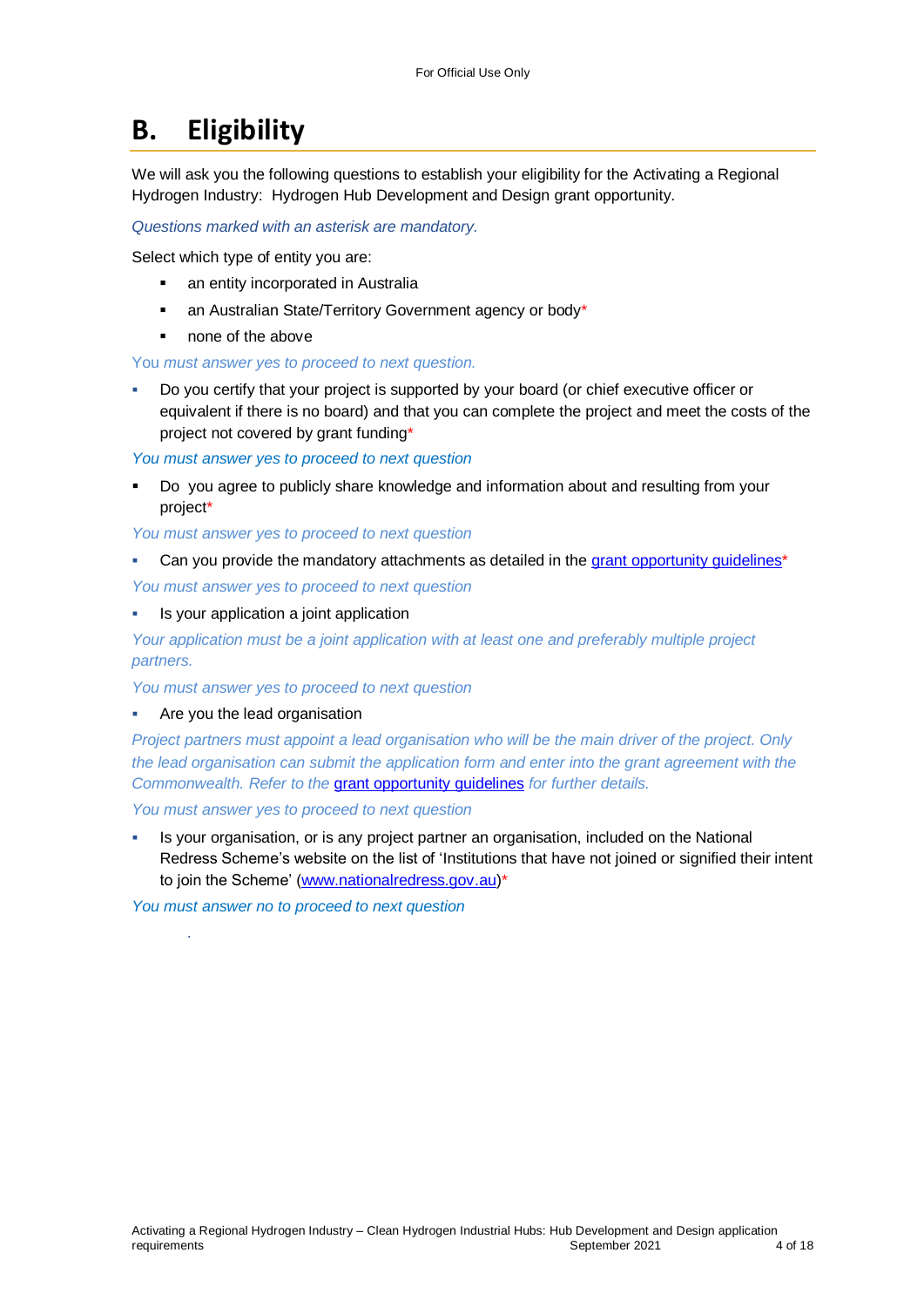# **C. Applicant address**

## **C.1. Applicant street address**

You must provide your street address

*When you start typing the address in the field you can select the correct one from the drop down list that appears. If it is not there you can enter manually.*

## **C.2. Applicant postal address**

You must provide your postal address

*When you start typing the address in the field you can select the correct one from the drop down list that appears. If it is not there you can enter manually.*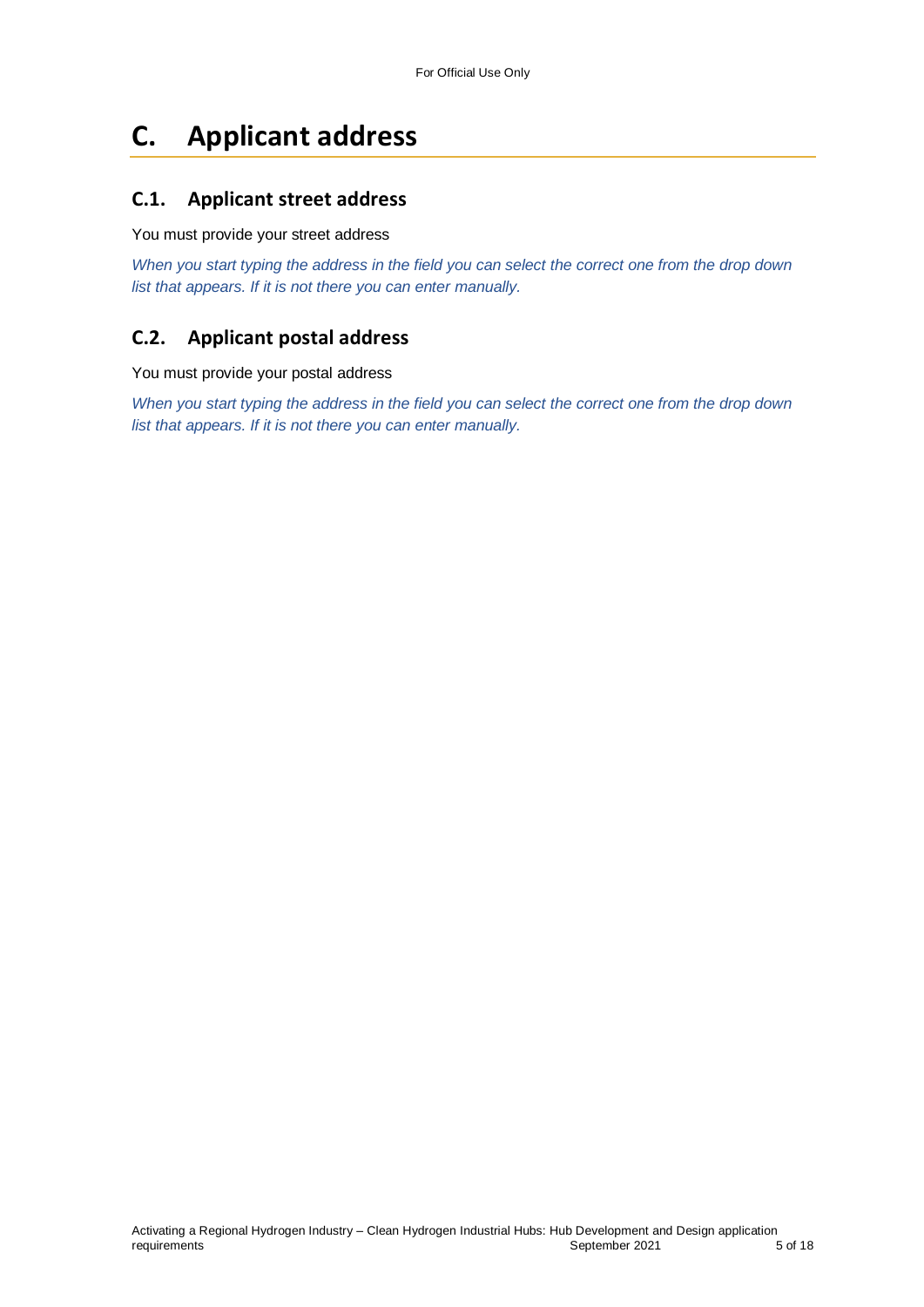# **D. About your business**

#### **D.1. Latest Financial Year Figures**

- Has the applicant existed for a complete financial year?
- If no, enter the number of months completed in the financial year to date.

#### **D.2. Recent trading performance**

You must provide the following financial information about the applicant organisation.

*We collect the following data from all applicants across all grant programs. We use this data to better understand your organisation and to help us develop better policies and programs.*

*All amounts must show a whole dollar value e.g. \$1 million should be presented as \$1,000,000. The turnover value must be that of the entity that is making the grant application (the 'applicant'), regardless of whether the entity belongs to a consolidated group for tax purposes.*

*These fields are mandatory and entering \$0 is acceptable if applicable for your organisation.*

Sales Revenue (Turnover)

*Total revenue from the sale of goods and services, as reported in your organisation's Business Activity Statements (BAS).*

Export revenue

*Total revenue from export sales, as reported in your organisation's BAS.*

R&D expenditure

*Expenditure on research and development, i.e. creative work undertaken on a systematic basis in order to increase the stock of knowledge, including knowledge of man, culture and society, and the use of this stock of knowledge to devise new applications.*

#### Taxable income

*Taxable income or loss as per the applicant's Business Income Company Tax Return form.*

Number of employees (headcount)

*Number of individuals who are entitled to paid leave (sick and holiday), or generate income from managing the business. This should include working proprietors and salaried directors.*

Number of independent contractors (headcount)

*Number of individuals engaged by the business under a commercial contract (rather than an employment contract) to provide employee-like services on site.*

#### **D.3. Your ANZSIC code**

Provide from a drop-down menu:

- your organisation's main revenue earning division under the Australian and New Zealand Standard Industrial Classification [\(ANZSIC\)](https://www.abs.gov.au/ausstats/abs@.nsf/0/20C5B5A4F46DF95BCA25711F00146D75?opendocument).
- your organisation's main revenue earning class under the Australian and New Zealand Standard Industrial Classification [\(ANZSIC\)](https://www.abs.gov.au/ausstats/abs@.nsf/0/20C5B5A4F46DF95BCA25711F00146D75?opendocument).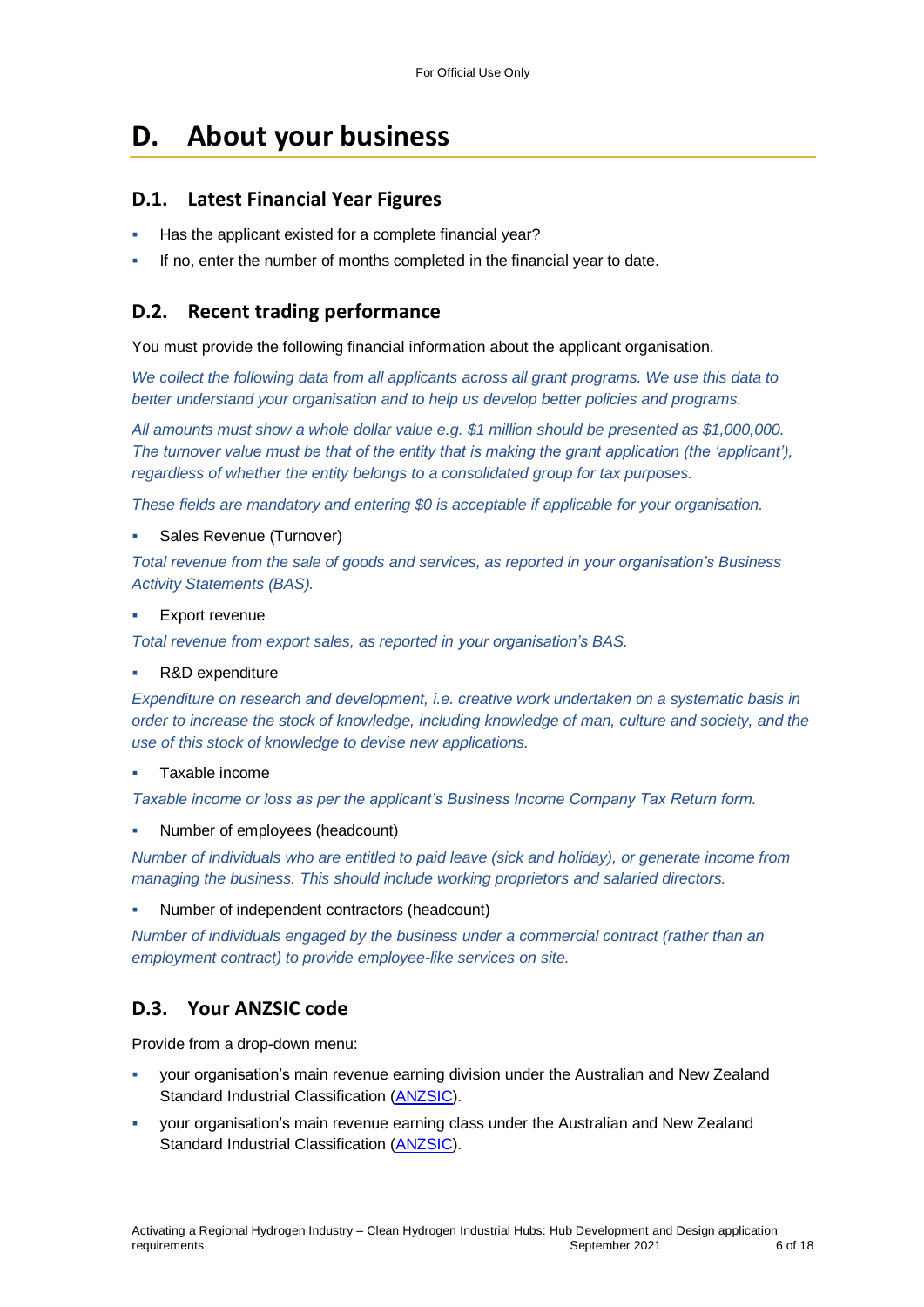## **D.4. Indigenous organisation**

Is your organisation Indigenous owned?

*An organisation is considered Indigenous owned where at least 51% of the organisation's members or proprietors are Indigenous.*

Is your organisation Indigenous controlled?

*An organisation is considered Indigenous controlled where at least 51% of the organisation's board or management committee is Indigenous.*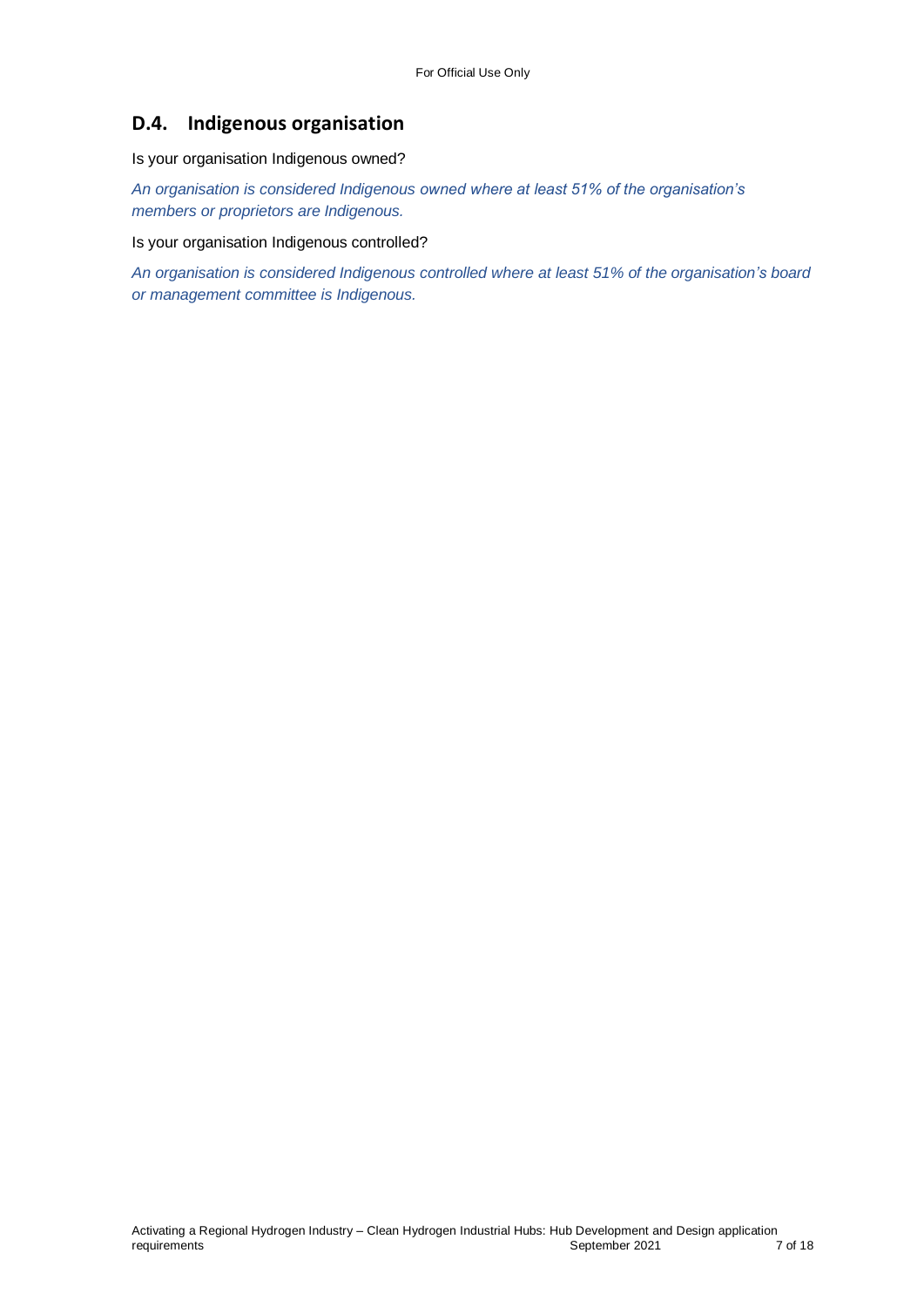# **E. Project information**

On this page you must provide the detailed information about your proposed project.

*If your application is successful, we will publish some grant details on [GrantConnect](http://www.grants.gov.au/) and other government publications. Published details include:*

- *name of the grant recipient*
- *a project title*
- *a brief project description and its intended outcome*
- *amount of grant funding awarded.*

#### **E.1. Project title and description**

Provide a project title.

*Your response is limited to 75 characters including spaces and does not support formatting.* 

Provide a brief project description.

*Your response is limited to 750 characters including spaces and does not support formatting.* 

*Ensure your project description focuses on your project's key activities and outcomes. Outline what it is you are going to do and how it will benefit your organisation.*

#### **E.2. Detailed project description and key activities**

*This information will be included in your grant agreement if your application is successful.*

Provide a detailed description of your project including the project scope and key activities.

*Your response is limited to 5000 characters including spaces and does not support formatting.* 

*You must also provide a detailed project plan which you should attach later in your application. Refer to the grant opportunity guidelines for the requirements of the project plan.*

#### **E.3. Project outcomes**

*This information will be included in your grant agreement if your application is successful.*

Provide a summary of the expected project outcomes.

*Your response is limited to 5000 characters including spaces and does not support formatting.*

### **E.4. Project region**

Define the region to which your application relates.

*Name and describe the region the project is based in and/or operating across. Include local government areas.*

*Your response is limited to 1000 characters including spaces and does not support formatting.*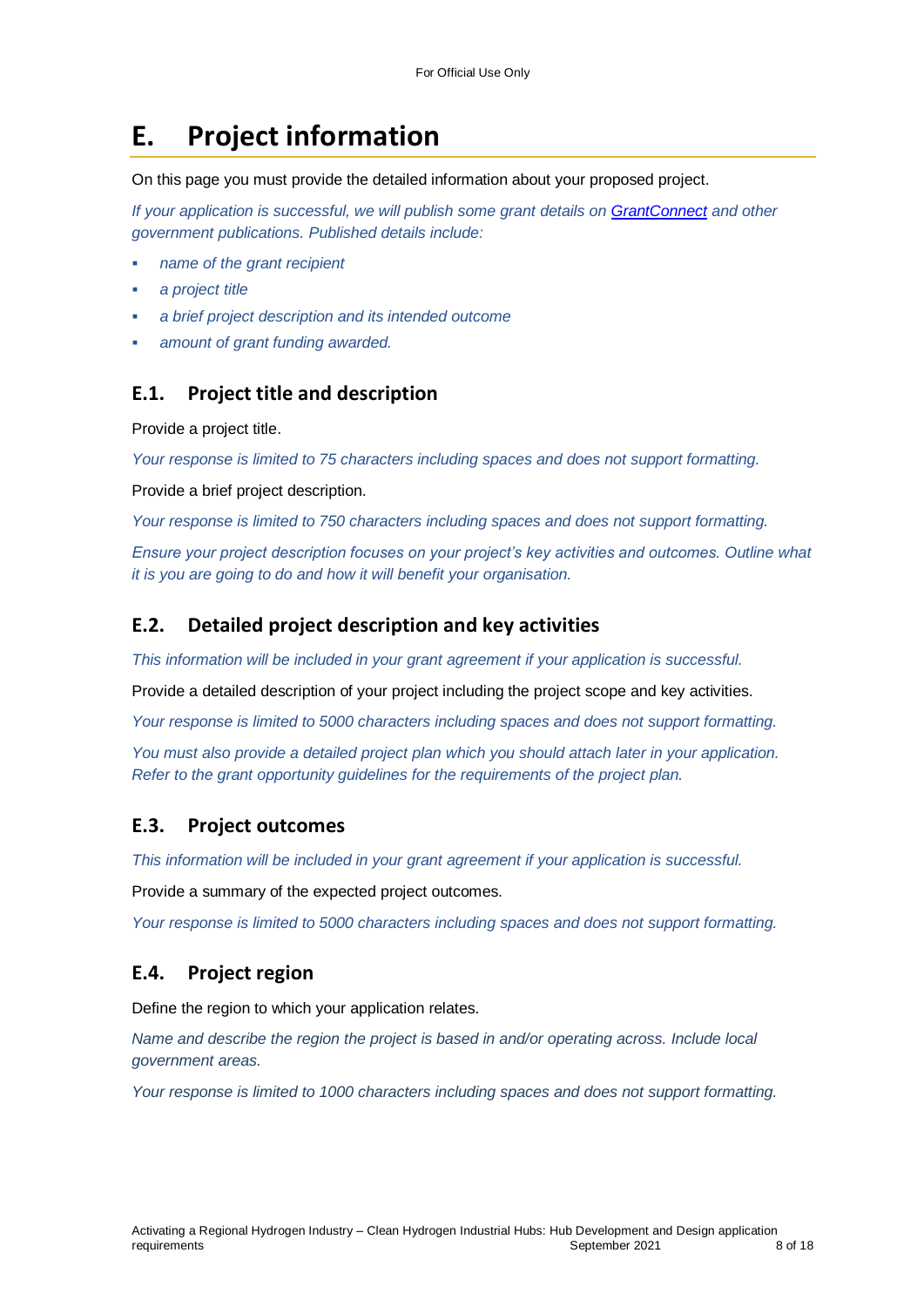### **E.5. Project duration**

*Your project must be completed in line with the dates provided in the grant opportunity guidelines. The earliest that we estimate you can start your project is March 2022. You cannot start your project until you have an executed grant agreement.*

- Estimated project start date
- Estimated project end date
- Estimated project length (in months)

*The project length will be calculated by the start and end dates you enter. Your project can be no longer than 18 months.* 

### **E.6. Project milestones**

You must breakdown your project into milestones. You should include the key activities occurring at each milestone. The start date of milestone 1 is the expected project start date. The end date of your last milestone activity will be the project end date. You will be required to complete the following fields. You can add 6 milestones.

#### Milestone title

*Your response is limited to 100 characters including spaces and does not support formatting.*

**Description** 

*Your response is limited to 750 characters including spaces and does not support formatting.*

- Estimated start date
- Estimated end date

### **E.7. Project location**

You must provide the address where your project will be undertaken and the estimated percentage of project value expected to be undertaken at that site. If you have multiple sites you must add the address of each site.

*A project site must be a street address. Do not provide a postal address, institution or building name.* 

- Project site address
- Estimated percentage of project value expected to be undertaken at site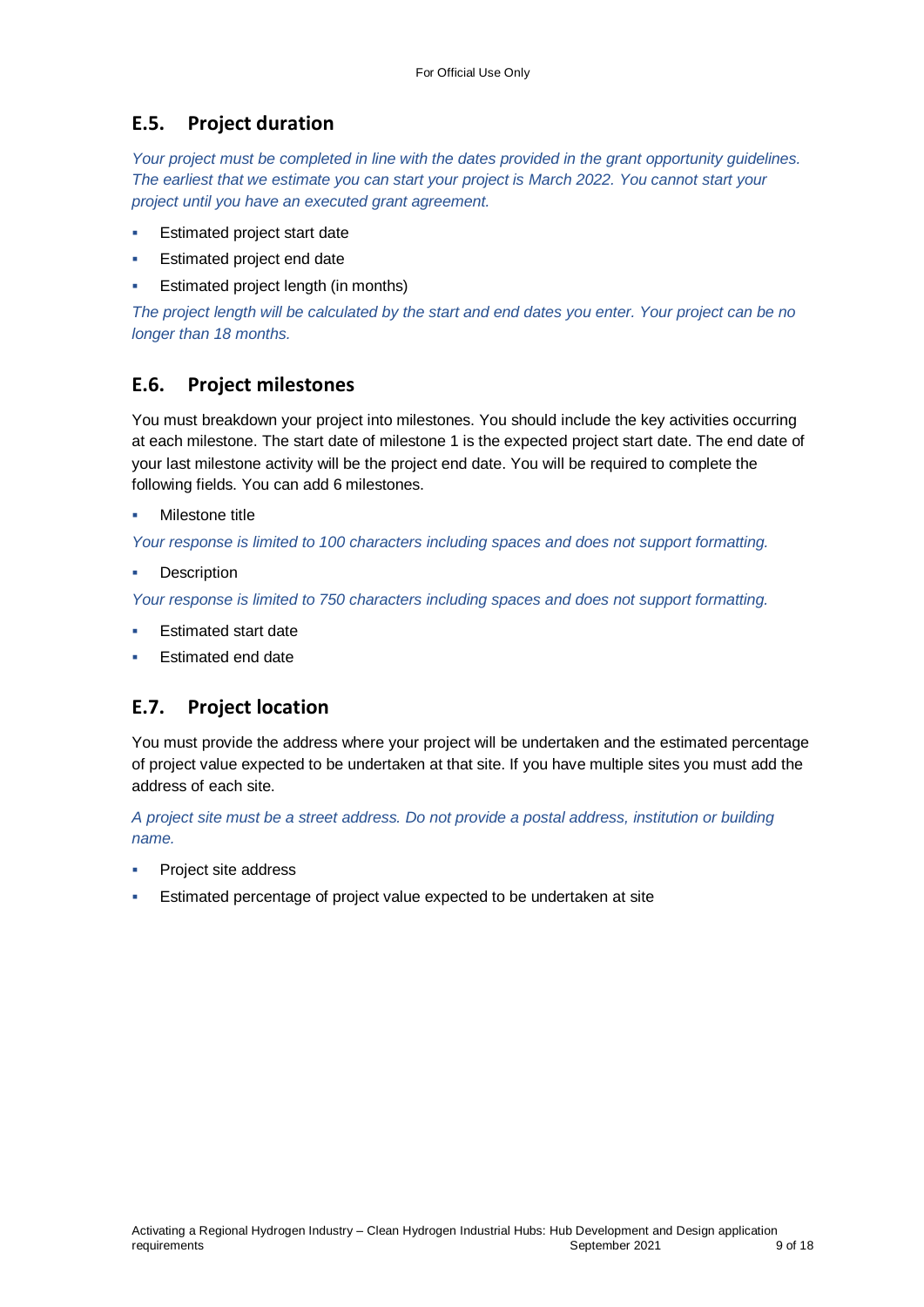# **F. Project budget**

### **F.1. Project budget summary**

Provide a summary of your eligible project expenditure over the life of the project.

*If you are registered for GST, enter the GST exclusive amount. If you are not registered for GST, enter the GST inclusive amount. We only provide grant funding based on eligible expenditure. Refer to the guidelines for guidance on eligible expenditure.*

*The minimum project expenditure for this grant opportunity is \$1 million.*

*You will also be required to attach a detailed project budget later in the application form.*

*Labour on-costs and administrative expenditure are limited to a maximum of 30 per cent of total salary costs.*

*Overseas activities expenditure is limited to 10 per cent of total eligible expenditure.*

*Contingency costs are limited to 10 per cent of total eligible expenditure.*

| Type of expenditure | <b>Head of expenditure</b>                     | <b>Financial Year</b> | <b>Cost</b>               |
|---------------------|------------------------------------------------|-----------------------|---------------------------|
| Project expenditure |                                                |                       | $\boldsymbol{\mathsf{S}}$ |
|                     | Labour                                         |                       | $\boldsymbol{\mathsf{S}}$ |
|                     |                                                | 2021/22               | $\boldsymbol{\mathsf{S}}$ |
|                     |                                                | 2022/23               | $\$\$                     |
|                     |                                                | 2023/24               | $\boldsymbol{\mathsf{S}}$ |
|                     |                                                | 2024/25               | $\$\$                     |
|                     |                                                | 2025/26               | $\frac{1}{2}$             |
|                     | Labour on-costs and<br>administration overhead |                       | $\boldsymbol{\mathsf{S}}$ |
|                     |                                                | 2021/22               | $\$\$                     |
|                     |                                                | 2022/23               | \$                        |
|                     |                                                | 2023/24               | \$                        |
|                     |                                                | 2024/25               | \$                        |
|                     |                                                | 2025/26               | \$                        |
|                     | Contracts                                      |                       | $\$\$                     |
|                     |                                                | 2021/22               | \$                        |
|                     |                                                | 2022/23               | \$                        |
|                     |                                                | 2023/24               | \$                        |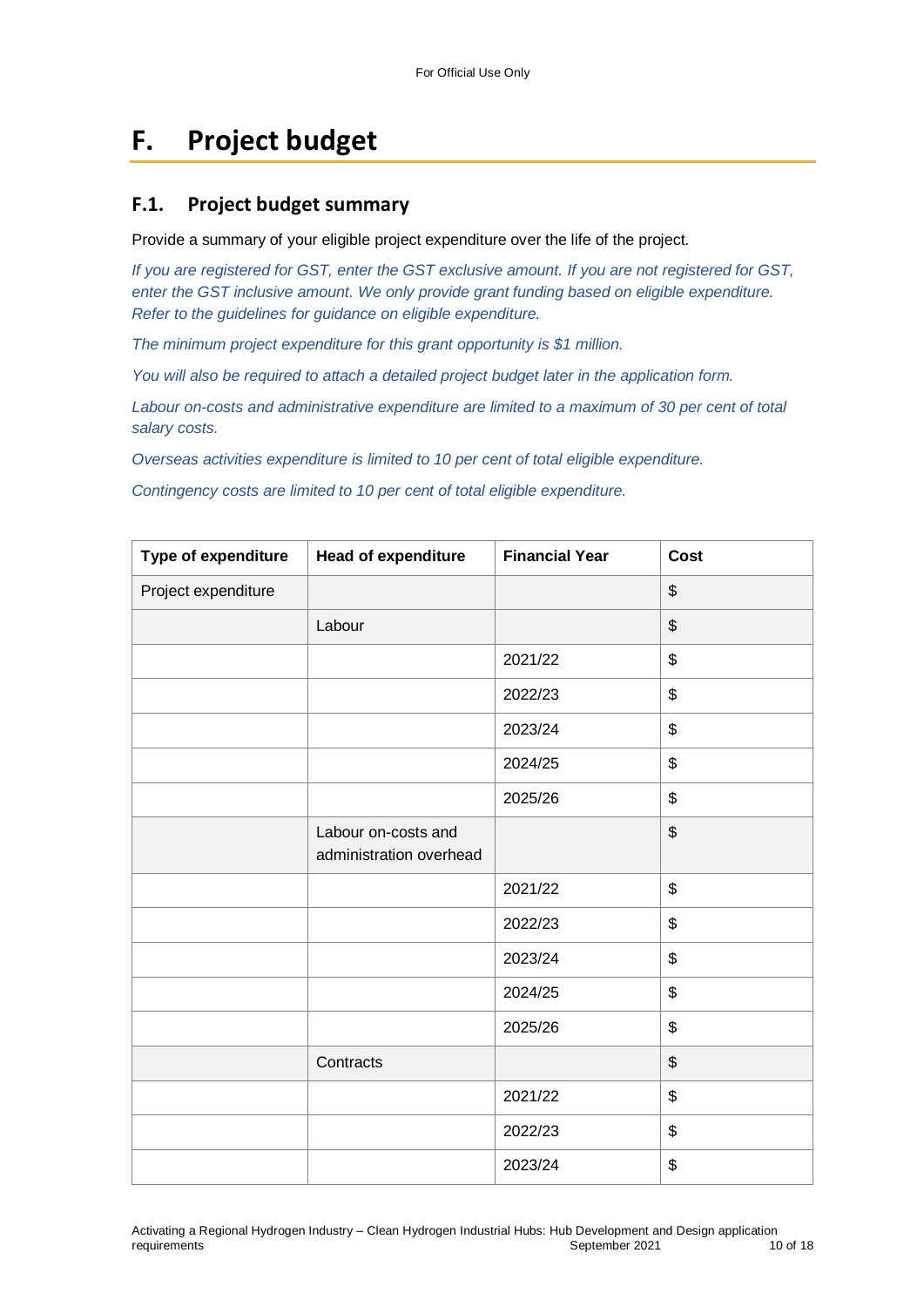| Type of expenditure | <b>Head of expenditure</b> | <b>Financial Year</b> | Cost                                      |
|---------------------|----------------------------|-----------------------|-------------------------------------------|
|                     |                            | 2024/25               | \$                                        |
|                     |                            | 2025/26               | \$                                        |
|                     | Travel and overseas        |                       | \$                                        |
|                     |                            | 2021/22               | \$                                        |
|                     |                            | 2022/23               | \$                                        |
|                     |                            | 2023/24               | \$                                        |
|                     |                            | 2024/25               | $\, \, \raisebox{12pt}{$\scriptstyle \$}$ |
|                     |                            | 2025/26               | \$                                        |
|                     | Plant and Equipment        |                       | $$\mathfrak{F}$$                          |
|                     |                            | 2021/22               | \$                                        |
|                     |                            | 2022/23               | \$                                        |
|                     |                            | 2023/24               | \$                                        |
|                     |                            | 2024/25               | \$                                        |
|                     |                            | 2025/26               | \$                                        |
|                     | Other                      |                       | $$\mathbb{S}$$                            |
|                     |                            | 2021/22               | \$                                        |
|                     |                            | 2022/23               | \$                                        |
|                     |                            | 2023/24               | \$                                        |
|                     |                            | 2024/25               | \$                                        |
|                     |                            | 2025/26               | \$                                        |
| Total               |                            |                       | \$                                        |

#### **Grant funding requested**

You will be asked to enter the amount of grant funding you are requesting. Validations will limit your request to be within the grant opportunity guidelines.

## **F.2. Source of funding**

In this section you must provide details of how you will fund the project, other than the grant funding sought.

*The total of all sources of funding plus your grant, should be equal to your total project expenditure in the section above.*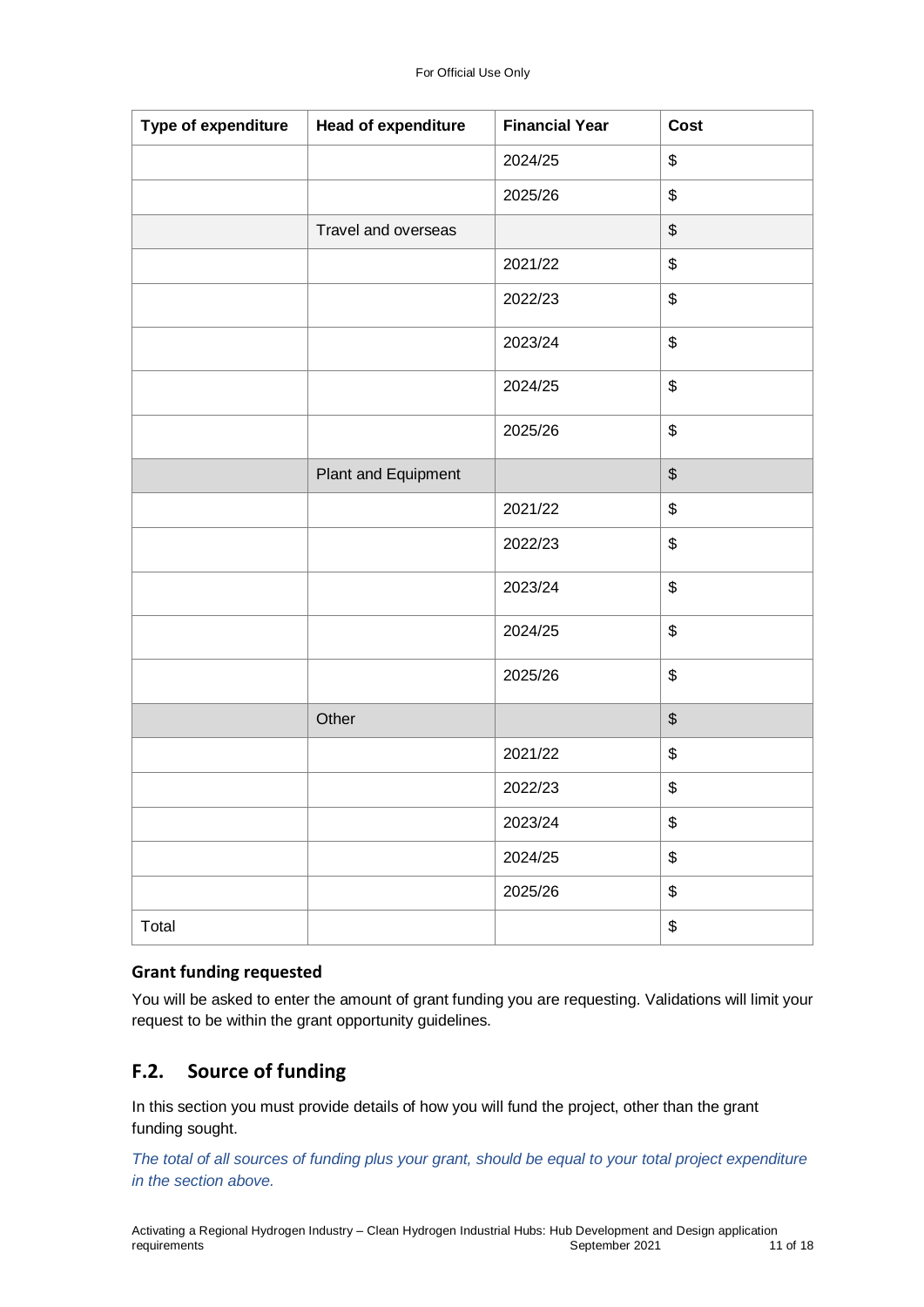*Your own contribution to the project is also considered a 'source of funding' and must be provided. Contributions to your project will be cash but may include up to 10% in-kind contributions. Cash contributions can come from the State and Territory government grants and cash or in-kind contributions from project partners. Where you provide in-kind contributions such as equipment or materials, you must calculate the equivalent dollar value.*

You will need to provide the following information for all other sources of funding.

- Name of contributor
- Type of contributor

*Contributors are divided into the following types*

- o *Your contribution*
- o *Other Commonwealth government grants*
- o *Other non-Commonwealth government grants*
- o *Other non-government contribution*
- Value of contribution
- Date due of contribution
- Description

*You may need to provide details around whether your contribution is sourced from bank loans, equity or cash flow etc.* 

*Where you are receiving other government funding you will need to provide details.*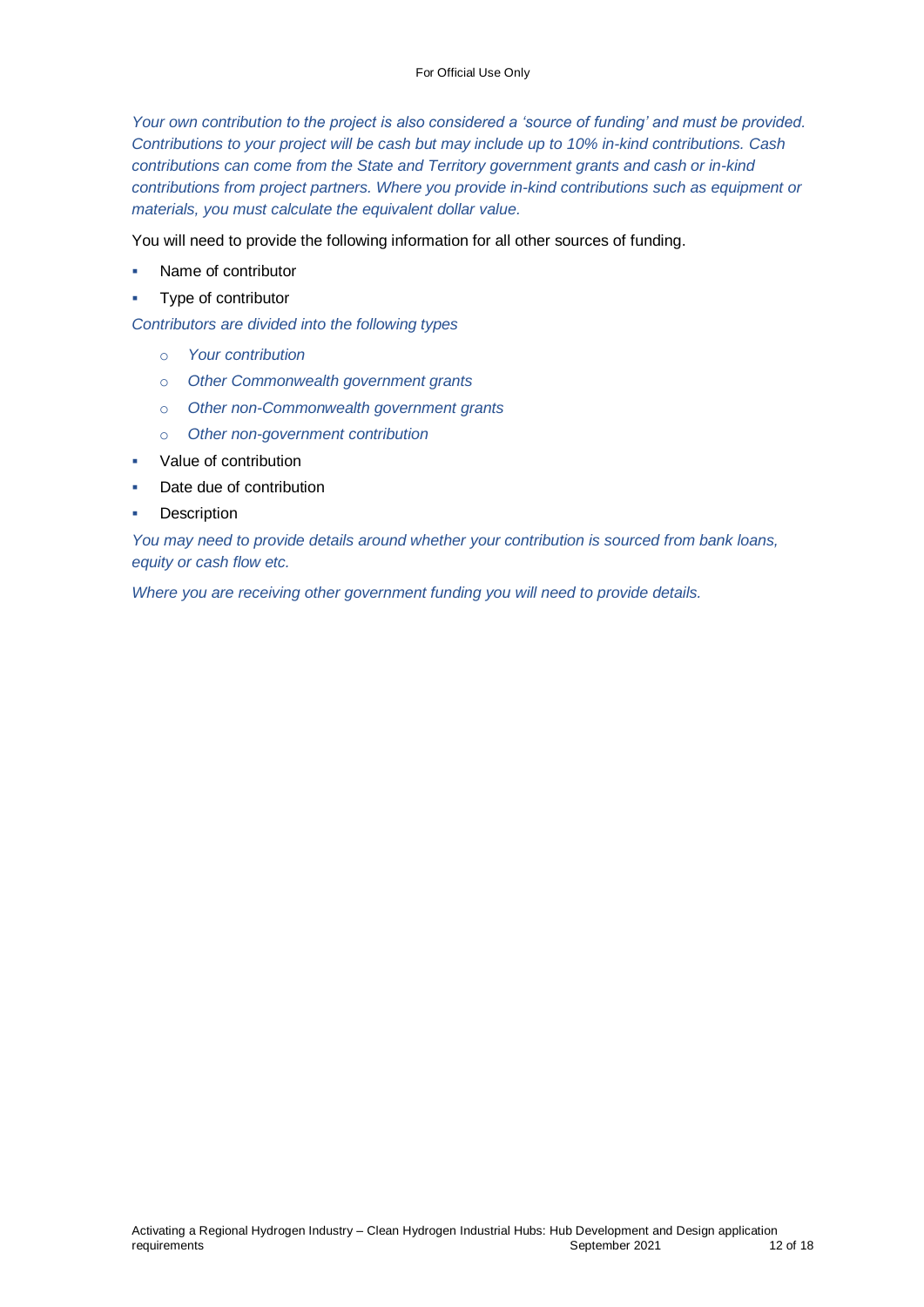# **G. Assessment criteria**

We will assess your application based on the weighting given to each criterion and against the indicators listed beneath each criterion. We will only consider funding applications that score at least 50 per cent against each criterion as these represent best value for money.

*The amount of detail and supporting evidence you provide should be commensurate with the project size, complexity and grant amount requested. You should define, quantify and provide evidence to support your answers.*

To support you responses you must include mandatory attachments later in the application.

### **G.1. Assessment criterion 1**

*Your response is limited to 5000 characters including spaces and does not support formatting.* 

**How your Hub Development and Design project aligns with the objectives of the Activating a Regional Hydrogen Industry: Clean Hydrogen Industrial Hubs program (30 points)**

You should demonstrate this by describing:

- *a.* how your proposed hub project will increase supply and/or demand for clean hydrogen domestically and/or internationally, and the potential quantum of this supply and demand
- *b.* how your project will leverage and support existing industrial capability and workforce, as well as energy resources, in the region
- *c.* how your proposed hub project supports innovation in the domestic clean hydrogen industry, such as transforming existing industrial processes to use clean hydrogen or lowering production costs
- *d.* how your proposed hub project will create, leverage and advance export linkages, supply chains and international partnerships
- *e.* your strategy for knowledge sharing with the emerging Australian clean hydrogen industry, including learnings and understanding relating to future export supply chains.

## **G.2. Assessment criterion 2**

*Your response is limited to 5000 characters including spaces and does not support formatting.*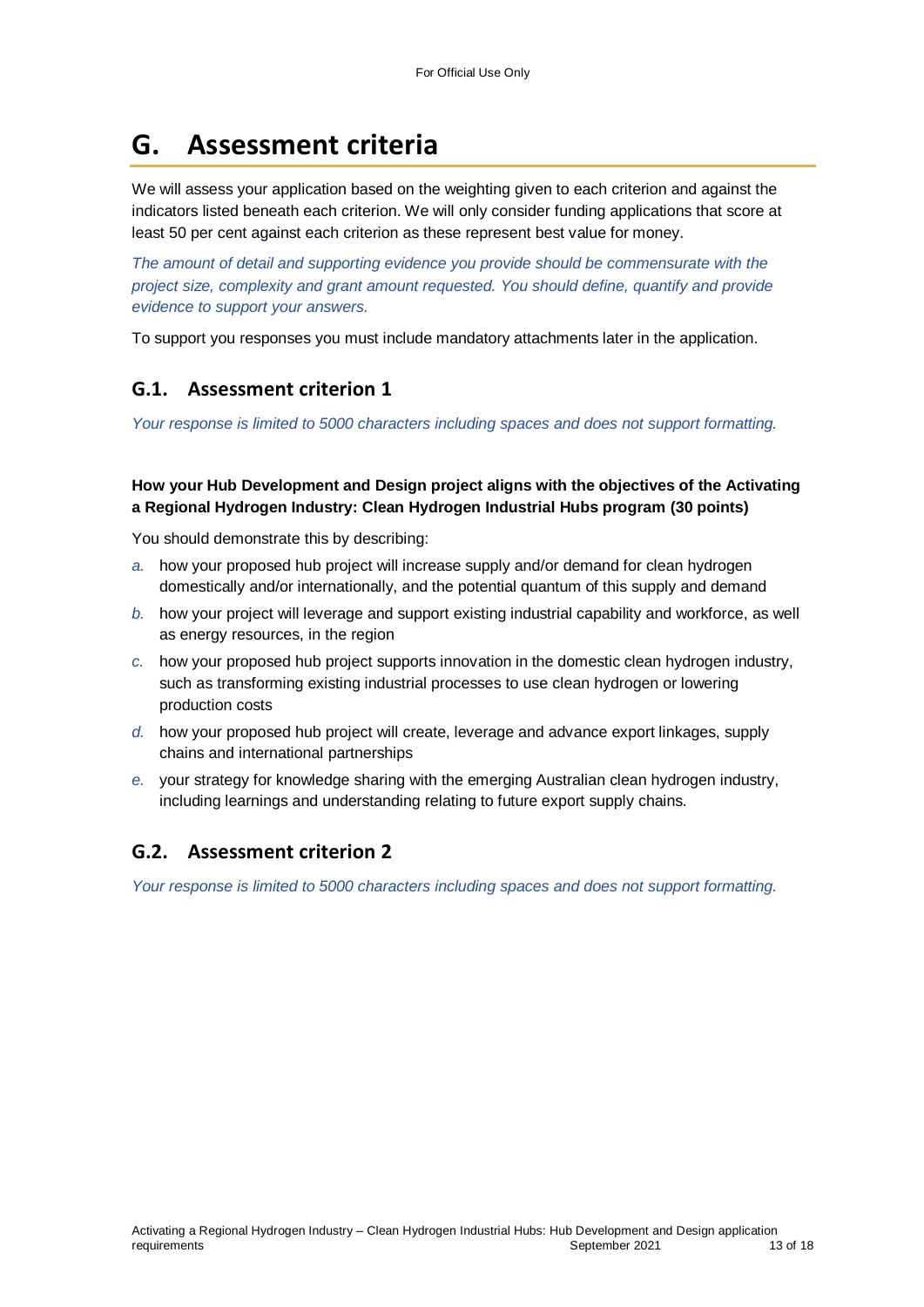#### **Your plans to advance the Clean Hydrogen Industrial Hub to investment ready status (30 points)**

You should demonstrate this by describing:

- a. your proposed method to demonstrate feasibility
- b. the level of support your project has from the relevant state/territory government, and/or local level of government
- c. how your project will identify and manage risks to the viability of your hydrogen hub
- d. how you will build effective domestic and international partnerships, including how you will communicate the commercial value of your hydrogen hub to attract potential investors and the expected private sector investment (domestic and international) you expect to leverage
- e. the commercial potential of your hydrogen hub.

## **G.3. Assessment criterion 3**

#### *Your response is limited to 5000 characters including spaces and does not support formatting.*

#### **Your capacity, capability and resources to undertake development and feasibility activities and ultimately deliver your hub project (30 points)**

You should demonstrate this by describing:

- a. your, and/or your consortium partners', track record in developing related projects, and your access to personnel with relevant skills and experience, including project management and technical staff
- b. your access to required finance, infrastructure, capital equipment, technology and intellectual property
- c. how you will leverage existing capability, including the strength of your partnerships and engagement within your proposed hub
- d. your project plan, including your plan to:
	- manage the project including scope, governance, implementation methodology and timeframes
	- mitigate delivery risks (including national security risks)
	- **secure required regulatory or other approvals.**

You must attach a project plan and budget to your application.

## **G.4. Assessment criterion 4**

*Your response is limited to 5000 characters including spaces and does not support formatting.* 

#### **The impact of grant funding (10 points)**

You should demonstrate this by describing:

a. how funding will enhance your project and assist in assessing or progressing the commercial viability of your hub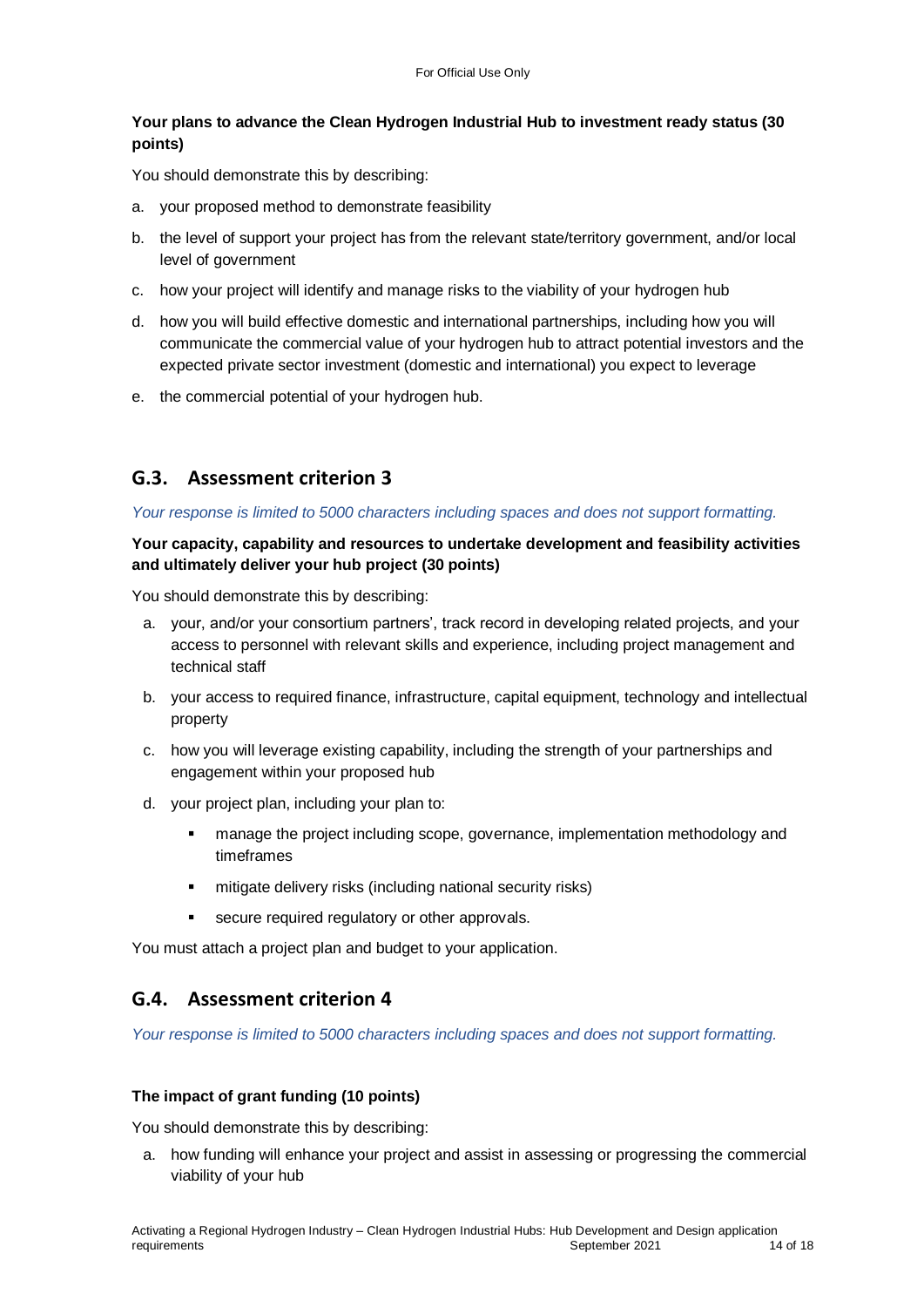- b. additional support (including in-kind support) or investment and co-contributions that will be leveraged by you and/or your consortium to establish your hub
- c. the broader social, environmental and economic impacts of your hub, including the extent that your project is likely to build workforce capability, generate jobs and investment in regional Australia
- d. community support for your hub within the local and regional communities.

# **H. Project partners**

You must provide details about your project partners.

You must provide

- Australian Business Number (ABN)
- Other registration number where applicable
- Business address
- Postal address
- Contact details
- Project partner letter of support attached

# **I. Application finalisation**

You must answer the following questions and add any supporting documentation required.

## **I.1. Conflict of interest**

Do you have any perceived or existing conflicts of interest to declare?

*Refer to the grant opportunity guidelines for further information on your conflict of interest responsibilities.*

If yes, describe the perceived or existing conflicts of interest.

*Your response is limited to 750 characters including spaces and does not support formatting.*

If yes, describe how you anticipate managing this conflict.

*Your response is limited to 750 characters including spaces and does not support formatting.*

### **I.2. Foreign Interests**

Are you or any entities participating in the project wholly or partially owned, or in receipt of foreign funding or benefits? If yes please provide details.

Are you, any entities or any key personnel participating in the project affiliated with any foreign government, organisation, institution or company, or a participant in a foreign government talent program? If yes please provide details.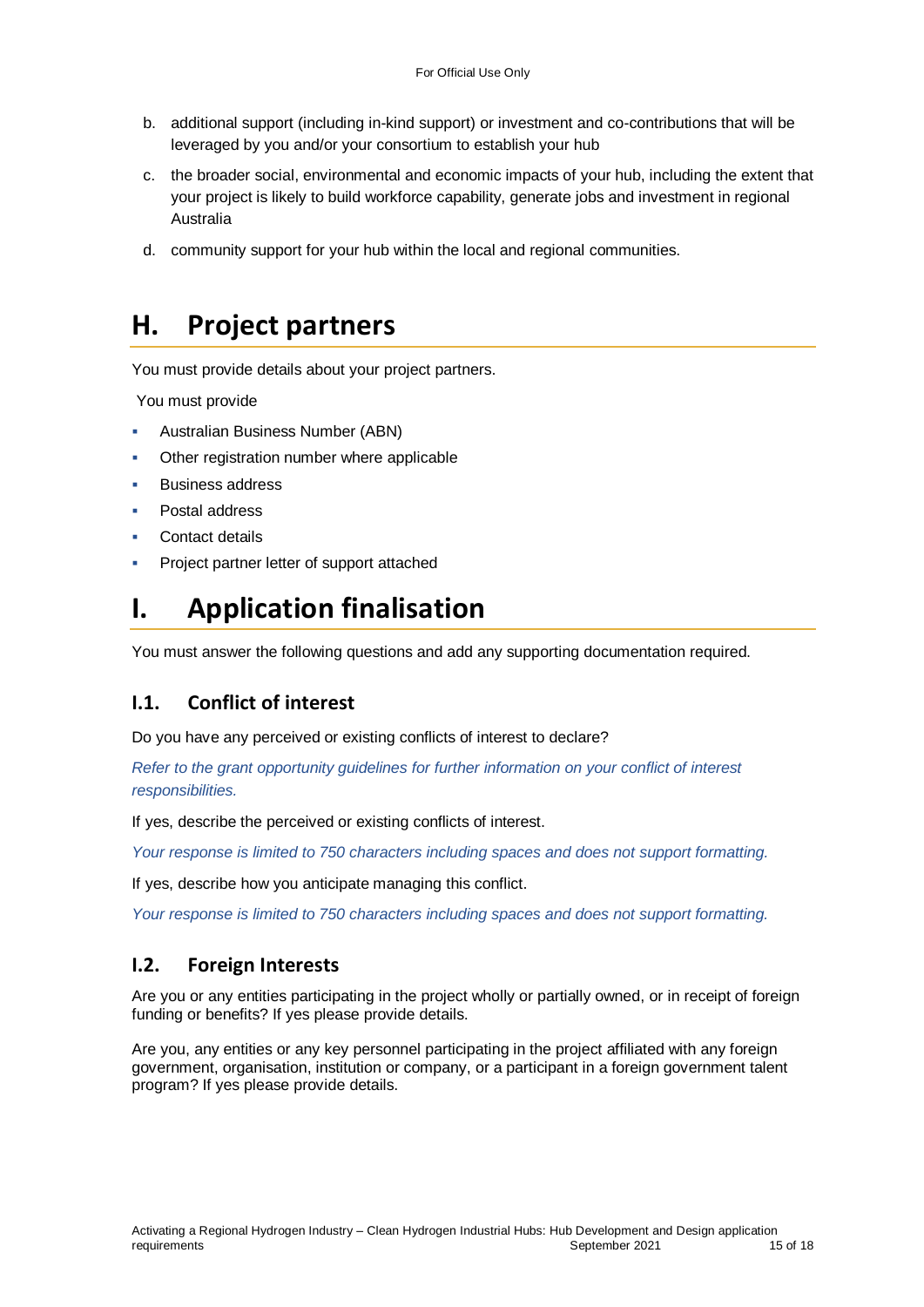### **I.3. Program feedback**

How did you hear about the grant opportunity?

*You may select from a drop-down menu.* 

### **I.4. Supporting documentation**

Files must be smaller that 2MB and be one of the following types: doc, docx, rtf, pdf, xls, xlsx, csv, jpg, jpeg, png, *gif. Filenames should only include letters and numbers and should be fewer than 40 characters in length.*

*Please note there is a cumulative file size limit of 20MB for each application. For any issues please contact business.gov.au or 13 28 46.*

*You will not be able to submit your application until all mandatory attachments have been uploaded.*

You must attach the following supporting documentation.

- Project Plan
- Project Budget

You may also provide the following attachments where relevant to your application:

- knowledge sharing plan
- evidence or letters of support from investors, key stakeholders, review panels or committees that demonstrate support for your project
- other supporting documentation.

## **J. Primary contact page**

You must provide the details of a primary contact for your application. The details include

- Given name
- Family name
- Position title
- Email address
- Phone number
- Mobile number
- Primary address

# **K. Application declaration**

In order to submit your application you will be required to agree to the following declaration.

### **K.1. Privacy and confidentiality provisions**

I acknowledge that this is an Australian Government program and that the Department of Industry, Science, Energy and Resources (the department) will use the information I provide in accordance with the following:

[Australian Government Public Data Policy Statement](https://www.pmc.gov.au/sites/default/files/publications/aust_govt_public_data_policy_statement_1.pdf)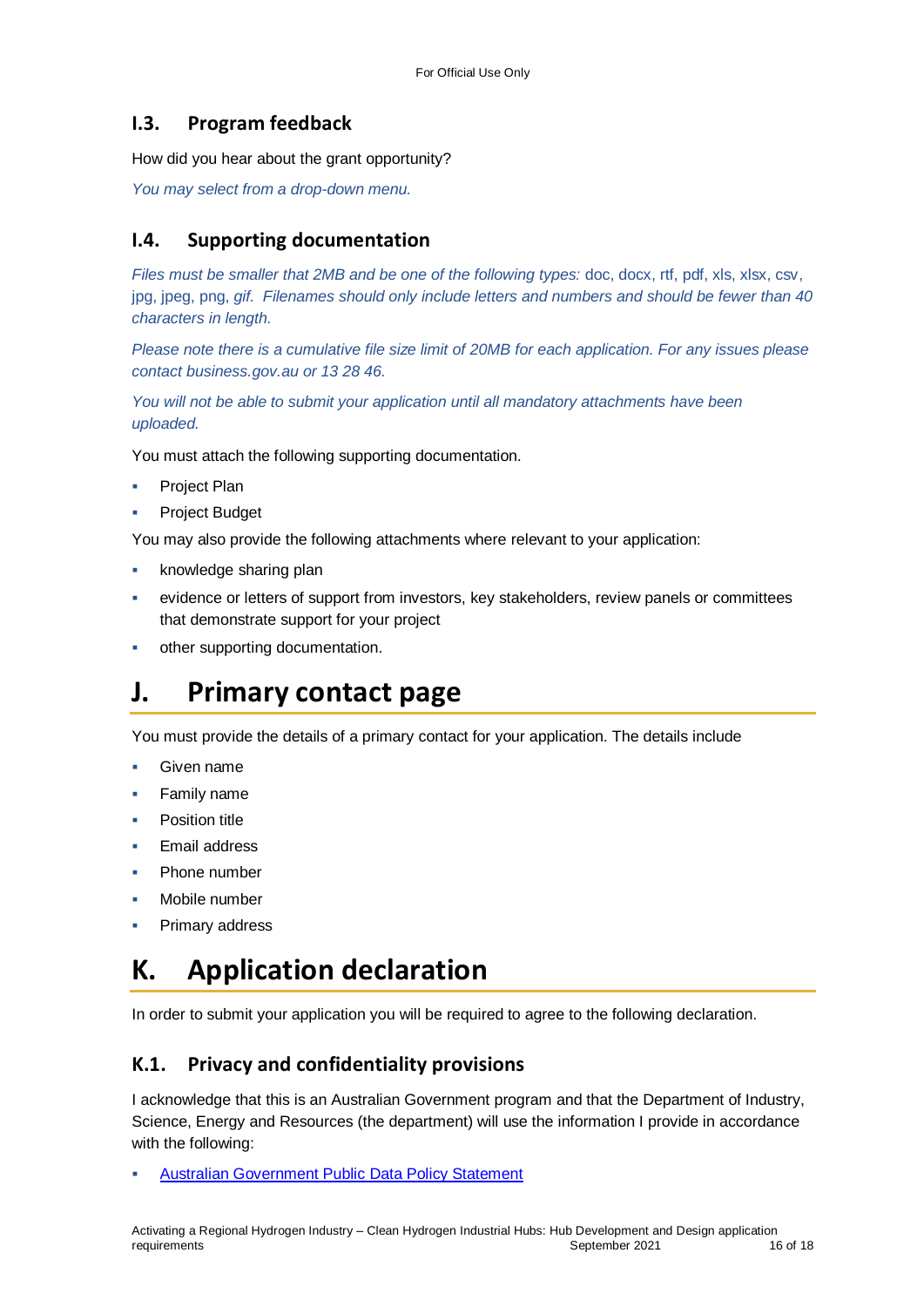- **[Commonwealth Grants Rules and Guidelines](https://www.finance.gov.au/government/commonwealth-grants/commonwealth-grants-rules-guidelines)**
- Activating a Regional Hydrogen Industry: Hydrogen Hub Development grant guidelines
- applicable Australian laws

Accordingly, I understand that the department may share my personal information provided in this application within this department and other government agencies:

a. for purposes directly related to administering the program, including governance, research and the distribution of funds to successful applicants

b. to facilitate research, assessment, monitoring and analysis of other programs and activities unless otherwise prohibited by law.

I understand that where I am successful in obtaining a grant, the financial information that I provide for the purposes of payment will be accessible to departmental staff to enable payments to be made through the department's accounts payable software system.

I understand that information that is deemed 'confidential' in accordance with the grant opportunity guidelines may also be shared for a relevant Commonwealth purpose.

The department will publish information on individual grants in the public domain, including on the department's website, unless otherwise prohibited by law.

### **K.2. Applicant declaration**

I declare that I have read and understood the [program/grant opportunity] guidelines, including the privacy, confidentiality and disclosure provisions.

I declare that the proposed project outlined in this application and any associated expenditure has been endorsed by the applicant's board/ management committee or person with authority to commit the applicant to this project.

I declare that the applicant will comply with, and require that its subcontractors and independent contractors comply with, all applicable laws.

I declare that the information contained in this application together with any statement provided is, to the best of my knowledge, accurate, complete and not misleading and that I understand that giving of false or misleading information is a serious offence under the *Criminal Code Act 1995*  (Cth)*.*

I acknowledge that I may be requested to provide further clarification or documentation to verify the information supplied in this form and that the department may, during the application process, consult with other government agencies, including state and territory government agencies, about the applicant's claims and may also engage external technical or financial advisors to advise on information provided in the application.

I agree to participate in the periodic evaluation of the services undertaken by the department.

I approve the information in this application being communicated to the department in electronic form.

I acknowledge that if the department is satisfied that any statement made in an application is incorrect, incomplete, false or misleading the department may, at its absolute discretion, take appropriate action. I note such action may include excluding an application from further consideration; withdrawing an offer of funding; using the information contained in the application for a fraud investigation that would be consistent with the Australian Government's Investigations Standards and Commonwealth Fraud Control Framework and/or for a grant under management,